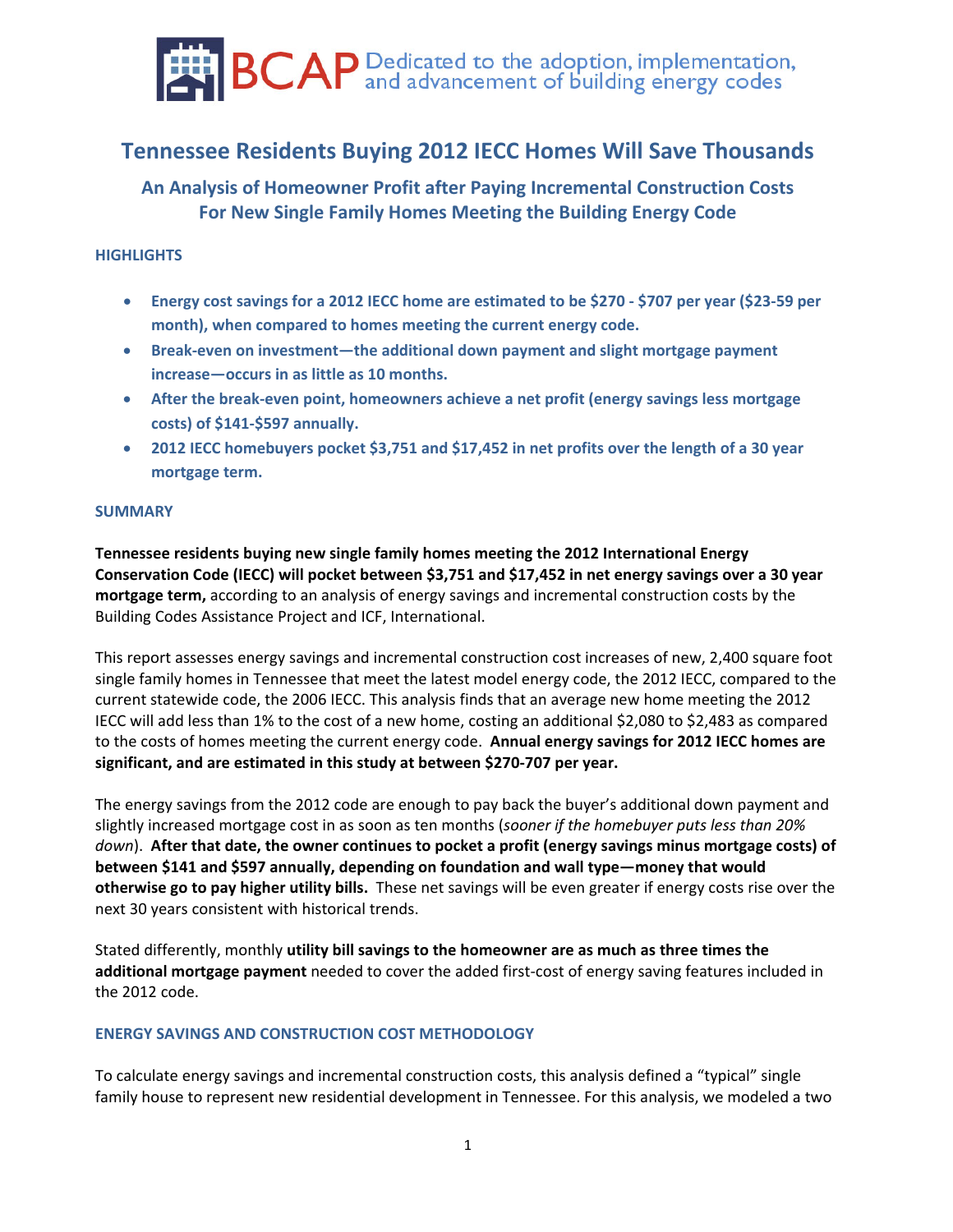story home, with exterior dimensions of 30 by 40 feet, wood-framed walls, and two alternative foundation types: a slab on grade foundation and a basement foundation. The model home's size and foundation type is based on regional construction practices, and it contains 2,400 square feet in floor area—which is also the approximate size of the average new home built nationwide.

For the purposes of this analysis we assume a baseline home that meets the requirements of the 2006 IECC, which is the basis of the state's current code. Although some leading builders are meeting or exceeding many elements of the 2012 IECC already, for purposes of this analysis we assume a baseline home that exactly meets the requirements of the 2006 IECC.

Energy savings were modeled by ICF International (ICFI), an international energy consulting firm with extensive experience in the use of hourly building energy simulation software to estimate energy performance and energy savings of alternative building codes and design concepts. Although the values included in the analysis represent a careful, independent technical judgment by ICFI staff, it should be kept in mind that – like any such analysis – the results depend on a number of assumptions about the physical features of a typical new home, operating practices, energy prices, and other factors.

Both the existing 2006 IECC and the new 2012 IECC codes allow a builder to choose among a number of alternatives to comply with the code. In this case, ICFI conservatively chose to compare the results from the prescriptive path of each version of the code. ICFI uses BeaconTM, an hourly simulation model that utilizes DOE‐2 or EnergyPlus, and summarizes building performance in terms of estimated annual energy costs, based on long‐term average weather conditions in a given climate zone (city), DOE/EIA state level energy costs. ICFI also estimates energy consumption by end‐use, fuel type, electricity peak demand, and air conditioner size in each prototype home. More details of the modeling assumptions used in this analysis are available on request.

**\_\_\_\_\_\_\_\_\_\_\_\_\_\_\_\_\_\_\_\_\_\_\_\_\_\_\_\_\_\_\_\_\_\_\_\_\_\_\_\_\_\_\_\_\_\_\_\_\_\_\_\_\_\_\_\_\_\_\_\_\_\_\_\_\_\_\_\_\_\_\_\_\_\_\_\_\_\_\_**

# **PART I. INCREMENTAL COSTS FOR SLAB ON GRADE HOMES**

Using the 2,400 square foot model home as a baseline, we calculated incremental costs by identifying the building components that would have to be upgraded from the current 2006 IECC, according to the prescriptive requirements in the 2012 IECC. To estimate incremental costs, we rely on construction costs from the well‐regarded *2012 RS Means Contractor's Pricing Guide* to approximate actual costs of new home construction. This resource is known to be conservative and is useful for this analysis because all estimated construction costs are inclusive of material costs, labor, and contractor overhead and



**Figure 1: Slab on Grade Foundation. Credit flickr user US Forest Service**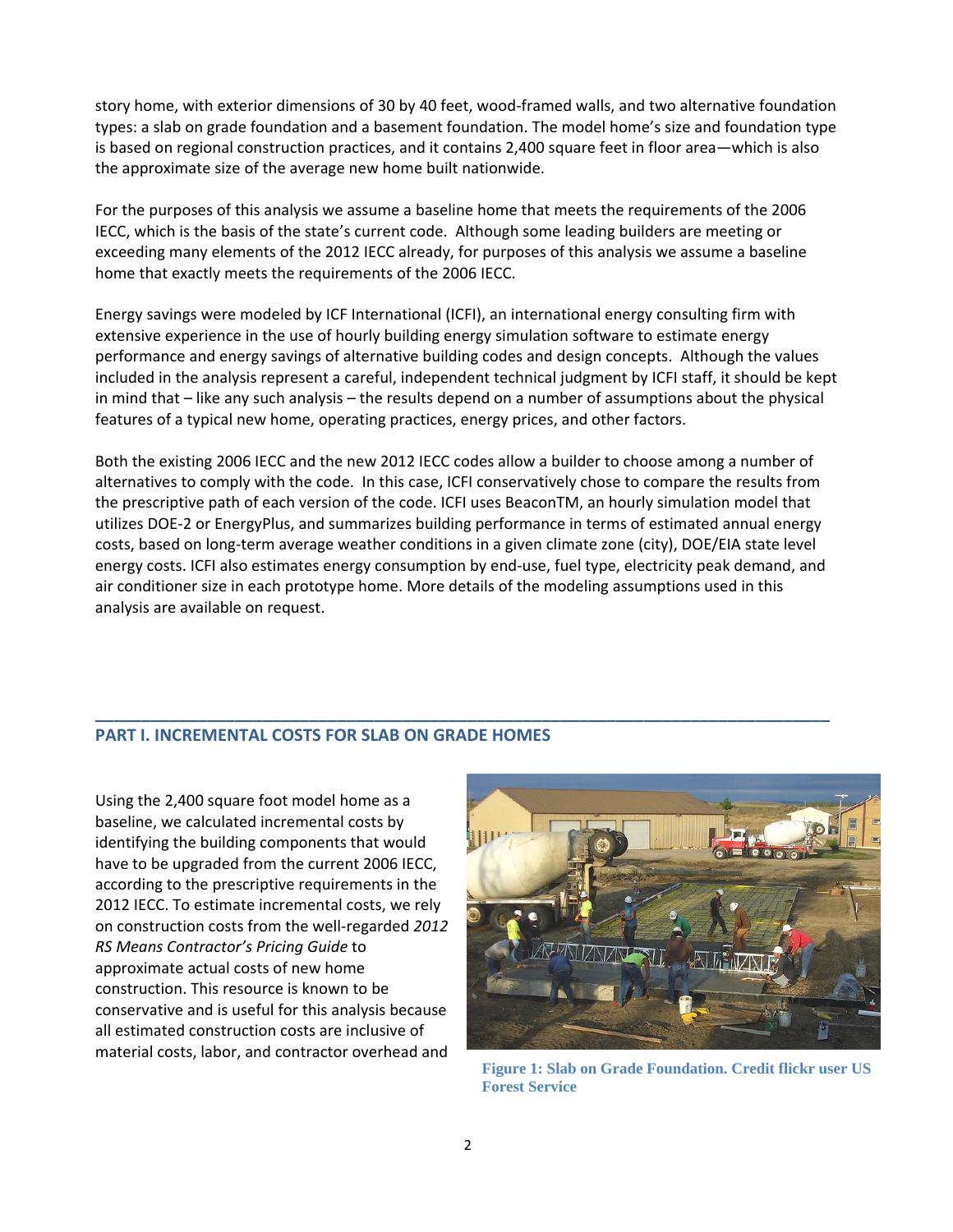profit.<sup>1</sup> For this analysis, RS Means data is supplemented by additional calls to local building suppliers and experts.

# **Exterior Walls**

The 2012 IECC would require builders in Tennessee to make changes to a new home's exterior wall construction. At present, the 2006 IECC requires R‐13 walls for exterior walls, while the 2012 IECC mandates an insulation upgrade to R‐13+5 or R‐20 walls.

Building the R‐13+5 walls begins with the 2 x 4 walls currently by builders and would replace conventional OSB wall sheathing with structurally insulated sheathing  $(SIS)^2$ —an engineered product that combines structural reinforcement of oriented strand board (OSB) with insulation equivalent to R‐5, thus creating an R-13+5 wall.<sup>3</sup> The cost difference of the conventional OSB and R-5 insulation is estimated as \$0.76 per square foot of wall area, for an estimated total of \$1,813 per new home.

Builders also have to option to meet the wall requirements in the 2012 IECC by upgrading to R‐20 walls. To build the R‐20 wall, builders will have to upgrade conventional 2 x 4 framing with 2 x 6 framing. The larger framing allows for R‐21 fiberglass batts to be placed between studs instead of the R‐13 batts required in the 2006 IECC. This cost is estimated by RS Means as \$0.68 per square foot of wall area, for a total of \$1,618 per new home. It is important to note that this cost may in fact be significantly lower. In fact, due to the superior strength of 2 x 6 stud construction, builders can introduce a cost-saving variant of the R-20 wall that increases the space between wall studs from 16 inches apart to 24 inches known as O.V.E. framing—thus saving lumber and dramatically reducing incremental cost. With studs spaced 24 inches on center, the cost of upgrading the model home's walls drops to \$928.

# **Window Extension Jambs**

 $\overline{a}$ 

Builders in Tennessee who intend to meet the 2012 wall requirements with R‐20 walls may also incur an additional cost for window jamb extensions. These jamb extensions are required because the wall thickness increases with a change from 2 x 4 to 2 x 6 framing. While some window manufacturers offer jamb extensions as a factory-built option, most builders prefer to field-fabricate extension jambs, which are attached to the interior jamb of the window and create a consistent wood or drywall transition between the window and wall. These extensions, essentially four pieces of wood or drywall that "frame" the interior window jamb, are estimated at \$300 after a brief survey of installers, who put costs at \$10‐12 per window.

Extension jambs are not assumed to be an added cost for builders using R‐13+5 walls to meet the 2012 IECC, as the difference in wall thickness of OSB and SIS is less than ½ inch.

 $1$  RS Means also includes a location factor, which provides an estimate of local costs as a percentage of RS Means national average estimates. For this analysis, we used the highest location factor available statewide, 0.83, which is the location factor for Nashville and Memphis. This location factor indicates that construction costs in the state are

approximately 17% lower than the national average.<br><sup>2</sup> Please note, here SIS is used as a generic term for insulated sheathing products. It does not refer to DOW's SIS, which is currently not available to contractors.<br><sup>3</sup> Incremental cost for 13+5 walls relies on local building supply estimates for R-5 or R-6 structurally insulated

sheathing (SIS). Incremental costs for walls with SIS do not take into account savings from eliminating a housewrap, a function that is included in SIS panels. Thus, incremental costs for walls should be lower than projected in this analysis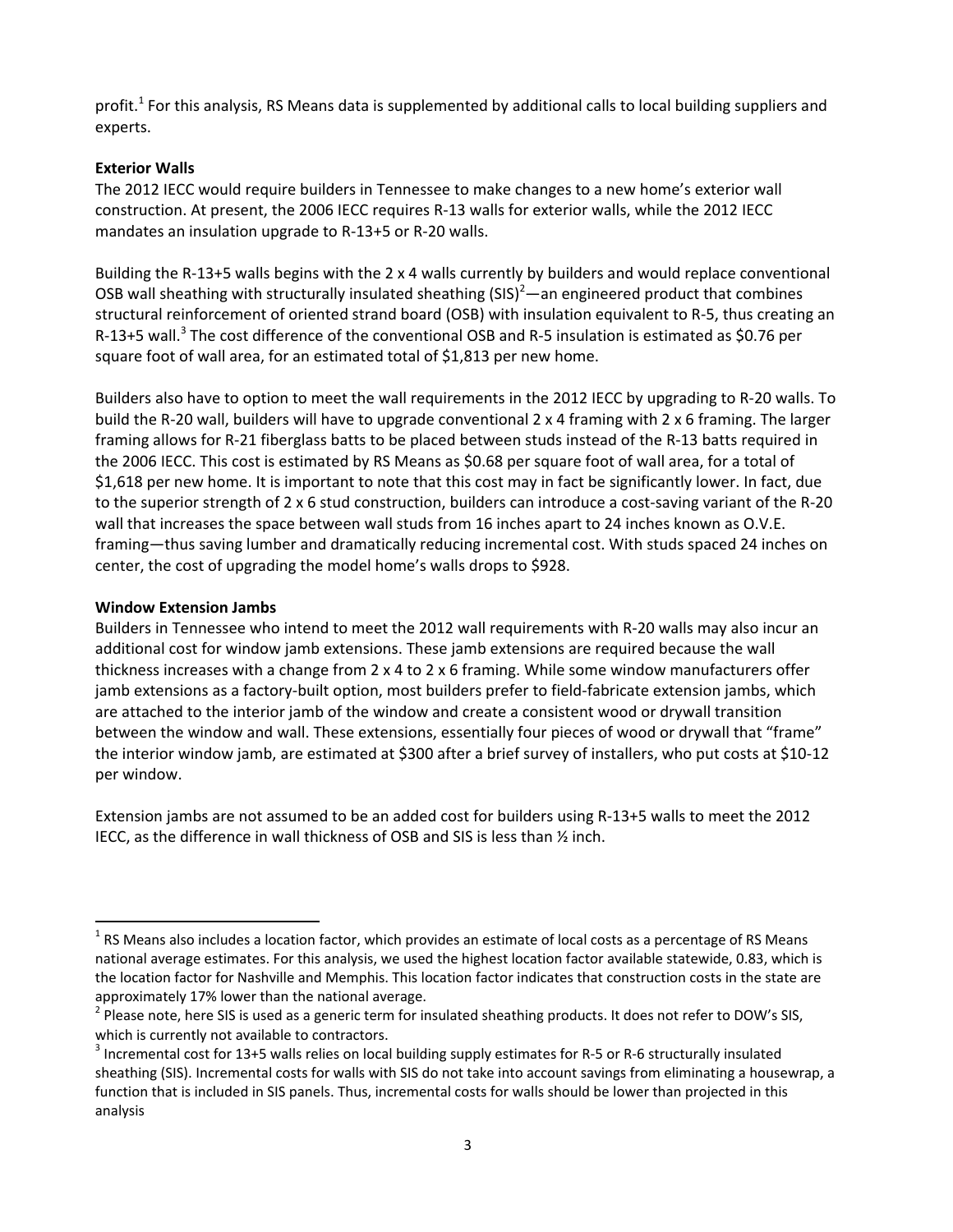# **Windows**

Windows in climate zones 3 and 4 will also have to be upgraded to meet the 2012 IECC. In climate zone 3, window U‐factor and SHGC factors are upgraded to 0.35 and 0.25, respectively. To meet these requirements, the Efficient Windows Collaborative (EWC) conservatively estimates incremental costs as no more than \$1.50 per square foot of window area.<sup>4</sup> Total window incremental costs are therefore estimated to be \$536 for new homes in climate zone 3. For climate zone 3, where U and SHGC factors are upgraded to 0.35 and 0.40, respectively, EWC likewise estimates an incremental cost of \$0.50 per square foot of window area, totaling \$536 per new home. In climate zone 4, incremental costs are estimated at \$0.50 per square foot of window, totaling \$179 per new home.

# **Whole House Air Leakage and Ventilation**

We estimate that the additional required air sealing in the 2012 IECC and the required testing for whole house air leakage (commonly known as "blower door") and duct leakage will add about \$350 per new home.<sup>5</sup> Because the resulting home will have fewer air and duct leaks to the outside, mechanical ventilation will have to be improved, a cost we estimate at \$180 for upgrading one bathroom vent fan to a unit with an Energy Star rating along with the installation of a simple controller which is set to automatically exhaust indoor air.<sup>6</sup>

#### **Hot Water Distribution Lines**

An additional 2012 IECC code change will require builders to insulate hot water distribution lines to kitchens. We believe the cost impact of this change is small, as R‐3 insulation costs less than 50 cents per linear foot and most insulation products can be "clipped" around supply pipes after the plumbing rough‐ in.<sup>7</sup> As a result, this cost is estimated at \$100 per new home.

#### **Lighting and Programmable Thermostats**

Builders will have to install high‐efficiency lamps in 75 percent of hard‐wired fixtures, up from 0 percent in the 2006 IECC. Usually, this requirement is met with compact florescent lights (CFLs). Our analysis estimates that the upgrade of lamps in 75 percent of fixtures will cost no more than \$50. Builders will also have to upgrade conventional thermostats to programmable thermostats, a cost which is estimated as \$50.

# **Sealing and Insulating Attic Hatch**

 $\overline{a}$ 

As well, to meet the 2012 IECC we estimate an additional \$100 to seal and insulate the attic hatch. This cost varies widely by home, and depends on whether or not attic access is achieved through a wall opening (such as a door) or via an overhead pull‐down stair. For wall openings, cost is expected to be much lower, as builders can simply adhere surplus insulation to the unconditioned side of the door. For attic pull‐down stairs, a variety of kits can be placed over the stairs by builders, but costs are higher. Prior analysis for pull‐

 $4$  It is important to note that many builders may already install windows that already meet the 2012 IECC slightlyimproved requirements, but in an effort to be conservative (and strictly compare the two codes) this analysis assumes that builders are currently using the least‐cost window to meet existing code requirements. As a result, many builders will be able to reduce or avoid incremental costs for better windows.<br>  $5$  \$350 is a commonly used as an expected air sealing and testing cost for new single-family detached homes

nationwide.

 $<sup>6</sup>$  Ventilation system and costs are described in an August 2005 report from Lawrence Berkeley National Laboratory</sup> "Review of Residential Ventilation Technologies." Although the costs of these components have decreased in recent years, the 2005 estimate (\$180 per new home) is quoted in this analysis.<br><sup>7</sup> It is difficult to determine what combination of redesign, resizing, and/or partial insulation of hot water lines would

be done in a typical new home. Insulating distribution lines to the kitchen and very long runs would add costs while downsizing lines would reduce costs; in any case we believe the net effect would be small.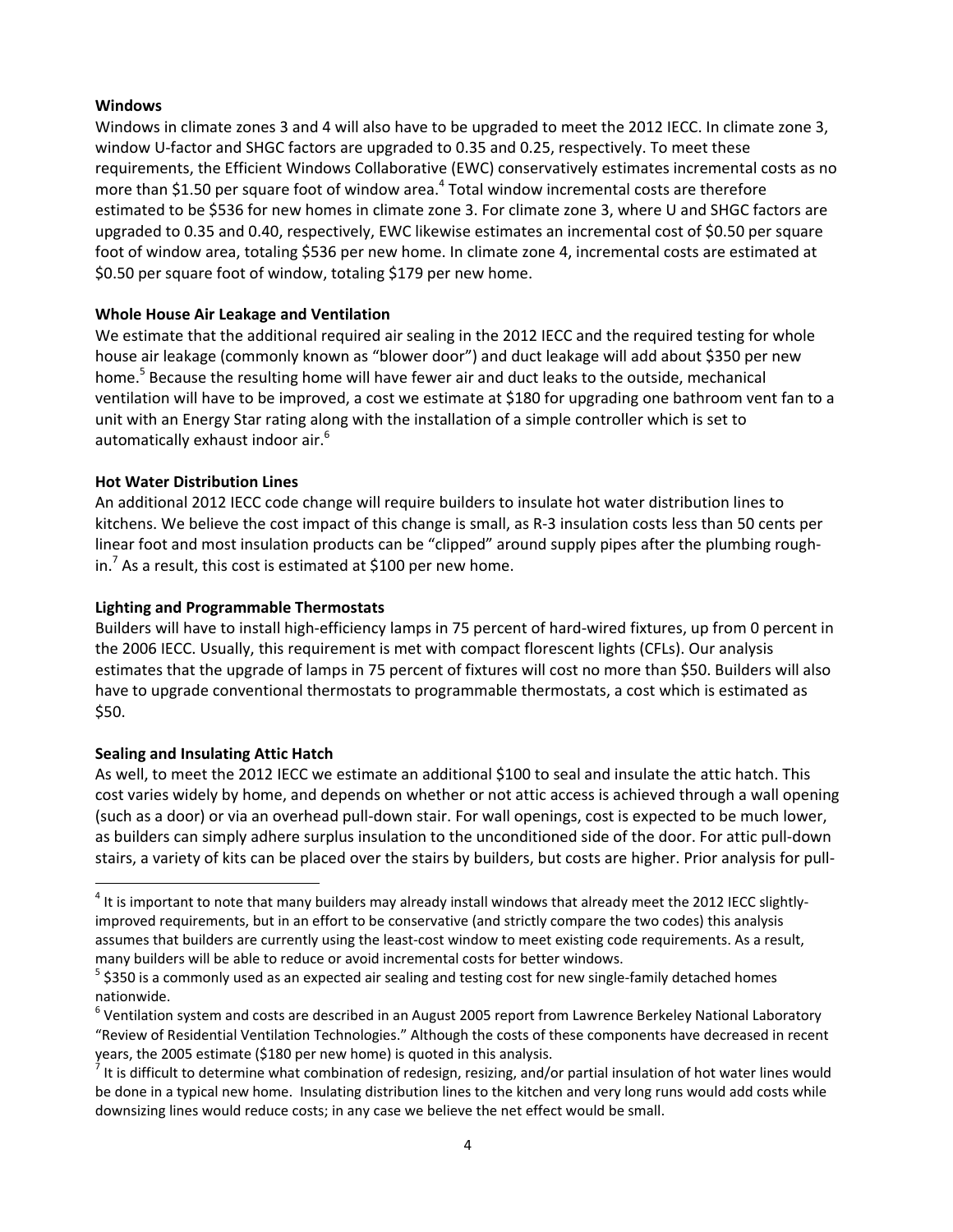down stair insulation and sealing completed in conjunction with the Home Builders Association of South Carolina estimated this cost to be \$100—an estimate which has also been used in this analysis in an effort to default to the most conservative option.

# **Attic Insulation**

The 2012 IECC also requires builders to upgrade blown-in ceiling (attic) insulation from R-30 to R-38 in climate zone 3 and from R‐38 to R‐49 in climate zone 4, which is estimated by RS Means to cost an additional \$239 and \$339, respectively, per new home.

#### **Cost Savings**

 $\overline{a}$ 

Fortunately, the 2012 IECC will also introduce cost savings for builders. While complying with the 2012 IECC increases first‐cost in some areas, the new code also presents opportunities to **reduce** costs for HVAC equipment as a result of an improved building envelope. Among other possible savings, builders will be able to reduce the size of costly mechanical equipment. For the prototype house in Tennessee's climate zone 3 with a slab foundation, builders will be able to reduce the cooling system capacity by 1.5 tons. This reduction in air conditioner capacity can result in first-cost savings of one ton, which is expected to save approximately \$1,223 per new house. In climate zone 4, these savings are expected to be 1 ton or \$815 for the average new house.<sup>8</sup>

Total incremental costs for new homes in Tennessee with slab foundations are estimated in Table 1, below:

 $8$  EPA conservatively estimates for their Energy Star Homes Version 3 that first-cost savings for downsizing a 13 SEER air conditioner are \$815 per ton. By "right-sizing" the HVAC equipment, building occupants will also benefit from a reduction in equipment short‐cycling (i.e., where equipment is too large for the cooling load and cycles on and off frequently, thus wasting energy and losing some of its ability to dehumidify indoor air). Please note that additional cost savings could be obtainable from downsizing heating equipment, but this study does not attempt to calculate those savings.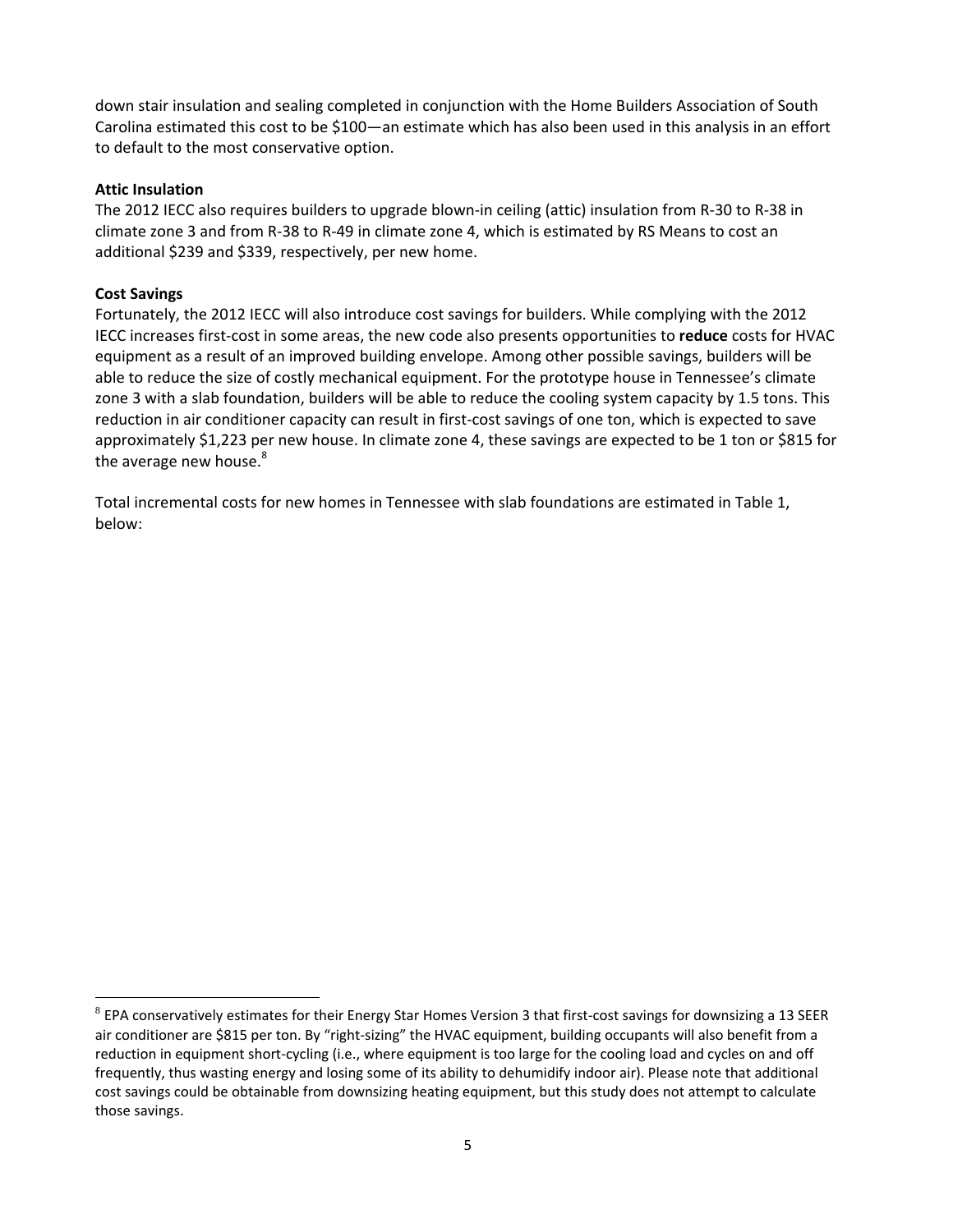| Table 1: Tennessee 2012 IECC Incremental Costs for Slab Foundation Homes       |                                                                               |                |            |          |                       |  |
|--------------------------------------------------------------------------------|-------------------------------------------------------------------------------|----------------|------------|----------|-----------------------|--|
| <b>Building Component</b>                                                      | <b>Total Area</b>                                                             | Incremental    | Total      | Location | <b>Adjusted Total</b> |  |
|                                                                                |                                                                               | Cost/Square Ft |            | Factor   |                       |  |
| Ceiling Insulation Upgrade from R-30 to                                        | 1,200                                                                         | \$0.24         | \$<br>288  | 83%      | \$239                 |  |
| R-38 (both blown-in) Climate Zone 3                                            |                                                                               |                |            |          |                       |  |
| Ceiling Insulation Upgrade from R-38 to<br>R-49 (both blown-in) Climate Zone 4 | 1,200                                                                         | \$0.34         | \$<br>408  | 83%      | \$339<br>OR           |  |
| <b>Increased Air Sealing and Testing</b>                                       | N/A                                                                           | N/A            | N/A        | N/A      | $\zeta$<br>350        |  |
| <b>Insulating Hot Water Pipes</b>                                              | N/A                                                                           | N/A            | N/A        | N/A      | \$<br>100             |  |
| 75% CFLs in hardwired fixtures (from                                           | N/A                                                                           | N/A            | N/A        | N/A      | \$<br>50              |  |
| 0%                                                                             |                                                                               |                |            |          |                       |  |
| Bathroom Vent Fan Upgrade and<br><b>Addition of Automatic Timer</b>            | N/A                                                                           | N/A            | N/A        | N/A      | \$<br>180             |  |
| Addition of Programmable Thermostat                                            | N/A                                                                           | N/A            | N/A        | N/A      | $\zeta$<br>50         |  |
| Sealing and Insulating Attic Hatch                                             | N/A                                                                           | N/A            | N/A        | N/A      | \$100                 |  |
| Wall Option 1: R13+5 Walls                                                     | N/A                                                                           | N/A            | N/A        | N/A      | \$1,813               |  |
| Wall Option 2: R-20 Walls,                                                     | N/A                                                                           | N/A            | N/A        | N/A      | OR<br>\$1,618         |  |
| studs 16" on center                                                            |                                                                               |                |            |          |                       |  |
| <b>Window Extension Jambs: Applicable</b>                                      | N/A                                                                           | N/A            | N/A        | N/A      | \$300                 |  |
| only to Walls Option 2, above                                                  |                                                                               |                |            |          |                       |  |
| Window Upgrades, Climate Zone 3                                                | 357                                                                           | \$1.50         | \$.<br>536 | N/A      | \$536                 |  |
| Window Upgrades, Climate Zone 4                                                | 356                                                                           | \$0.50         | \$179      | N/A      | \$179<br><b>OR</b>    |  |
| <b>HVAC System Savings (downsizing</b>                                         |                                                                               |                |            |          | \$ (1,223)            |  |
| cooling system 1.5 tons) Climate Zone 3                                        |                                                                               |                |            |          |                       |  |
| <b>HVAC System Savings (downsizing</b>                                         |                                                                               |                |            |          | \$ (815)<br><b>OR</b> |  |
| cooling system 1 ton) Climate Zone 4                                           |                                                                               |                |            |          |                       |  |
| \$2,195<br>Incremental Cost, Climate Zone 3, R-13+5 Walls                      |                                                                               |                |            |          |                       |  |
| Incremental Cost, Climate Zone 3, R-20 Walls (studs 16" on center)<br>\$2,300  |                                                                               |                |            |          |                       |  |
| Incremental Cost, Climate Zone 4, R-13+5 Walls<br>\$2,345                      |                                                                               |                |            |          |                       |  |
|                                                                                | \$2,451<br>Incremental Cost, Climate Zone 4, R-20 Walls (studs 16" on center) |                |            |          |                       |  |

# **ENERGY COST SAVINGS: SLAB FOUNDATIONS**

According to the model used in this analysis, **upgrading to the 2012 IECC will result in significant energy** bill savings for Tennessee homebuyers, resulting in utility bill savings of between \$254 to \$403 per year. It is noteworthy that these savings assume constant energy prices; if energy prices continue to rise consistent with historical trends, savings will be greater in future years. These energy savings allow homebuyers to quickly recapture their incremental costs.

| Table 2: 2012 IECC Energy Savings for Slab Foundation Homes in Tennessee |                              |  |  |  |  |  |
|--------------------------------------------------------------------------|------------------------------|--|--|--|--|--|
| <b>Climate Zone and Wall Types</b>                                       | <b>Annual Energy Savings</b> |  |  |  |  |  |
| Climate Zone 3: Houses with R-13+5 Walls                                 | \$403                        |  |  |  |  |  |
| Climate Zone 3: Houses with R-20 Walls                                   | \$386                        |  |  |  |  |  |
| Climate Zone 4: Houses with R-13+5 Walls                                 | \$254                        |  |  |  |  |  |
| Climate Zone 4: Houses with R-20 Walls                                   | \$270                        |  |  |  |  |  |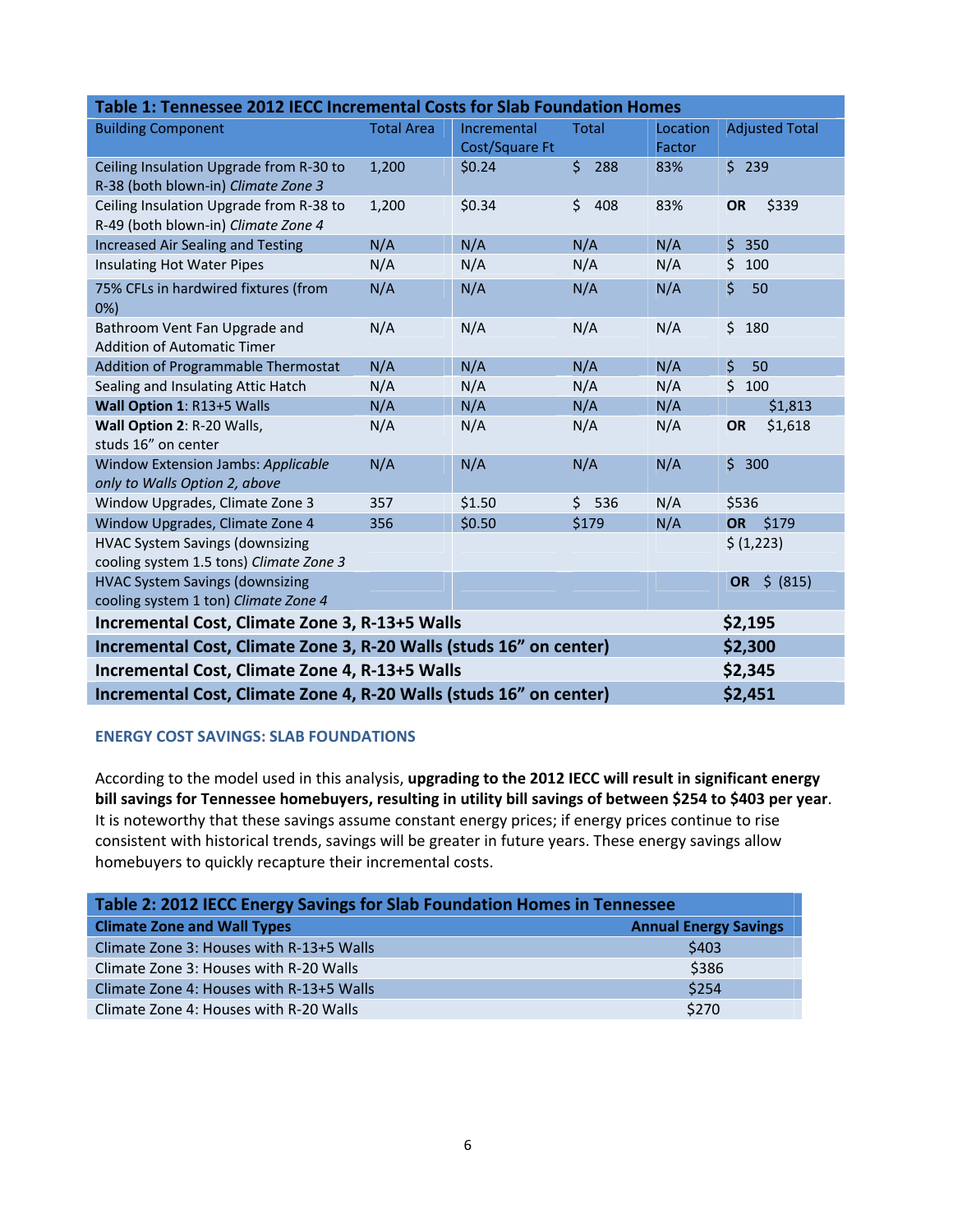#### **MORTGAGE PAYBACK FOR HOMEOWNERS: SLAB FOUNDATIONS**

**Homebuyers will be able to include the incremental first‐costs of meeting the 2012 IECC in their mortgage, while benefiting from lower utility bills starting on day one.** With estimated energy cost savings of between \$254 and \$403 per year, monthly utility bill savings are no less than twice as much as the additional mortgage payment needed to cover the added first‐cost of energy saving features required by the 2012 IECC.

This cash-flow difference is enough to pay back the buyer's added down payment within as soon as 18 **months after purchase (or sooner if the loan allows a down payment below 20%).** After that date, the owner continues to realize a profit of up to \$303 annually due to lower utility bills – and even more if energy prices increase.

This payback analysis assumes that homebuyers purchase a new home with 20% down at the current nationwide interest rate of 4.03 percent. This scenario would result in an increased down payment of between \$439 and \$490 with an additional monthly mortgage cost of between \$8 and \$9 per month. Taking into account energy savings and lower utility bills, a cash flow analysis indicates that the homebuyer would break even within as soon as 18 months after purchase. After that break‐even date, **homeowners would continue to realize a profit of up to \$303 annually,** which is calculated by subtracting additional mortgage costs from energy savings. Homebuyers with a lower down payment—such as 5 or 10 percent will realize payback more quickly. Mortgage payback to homeowners is presented below in Table 3, below.

| Table 3: Mortgage Payback for Homeowners for Slab on Grade Homes |                                    |                                                        |                                                                                |                                  |                                                                          |                                                                                                               |
|------------------------------------------------------------------|------------------------------------|--------------------------------------------------------|--------------------------------------------------------------------------------|----------------------------------|--------------------------------------------------------------------------|---------------------------------------------------------------------------------------------------------------|
| <b>Home Exterior</b><br><b>Wall Type</b>                         | <b>Incremental</b><br><b>Costs</b> | <b>Energy</b><br>Savings/Year<br>and Month<br>per home | <b>Down Payment</b><br>Increase (and<br><b>Mortgage Increase</b><br>per Month) | <b>Breakeven</b><br><b>Point</b> | <b>Annual Profit</b><br>for Homeowner<br>after Breakeven<br><b>Point</b> | <b>Gross Profit over</b><br><b>Mortgage Term</b><br><b>(Energy Savings</b><br><b>Minus Mortgage</b><br>Costs) |
| <b>Climate Zone 3:</b><br>Home with<br>R <sub>13+5</sub> Walls   | \$2,195                            | \$439/year<br>(\$37 per<br>month)                      | $$439$ (plus<br>\$8/month)                                                     | 1 year and 6<br>months           | \$303                                                                    | \$8,645                                                                                                       |
| <b>Climate Zone 3:</b><br>Home with R20<br><b>Walls</b>          | \$2,300                            | \$386/year<br>$(532$ month)                            | $$460$ (plus<br>\$9/month)                                                     | 1 years and 8<br>months          | \$280                                                                    | \$7,952                                                                                                       |
| <b>Climate Zone 4:</b><br><b>Homes with R-</b><br>13+5 Walls     | \$2,345                            | \$270/year<br>(\$23/month)                             | $$469$ (plus<br>\$9/month)                                                     | 2 years and 10<br>months         | \$163                                                                    | \$4,415                                                                                                       |
| <b>Climate Zone 4:</b><br>Homes with R-<br>20 Walls              | \$2,415                            | \$254/year<br>(\$21/month)                             | $$490$ (plus<br>\$9/month)                                                     | 3 years, 5<br>months             | \$141                                                                    | \$3,751                                                                                                       |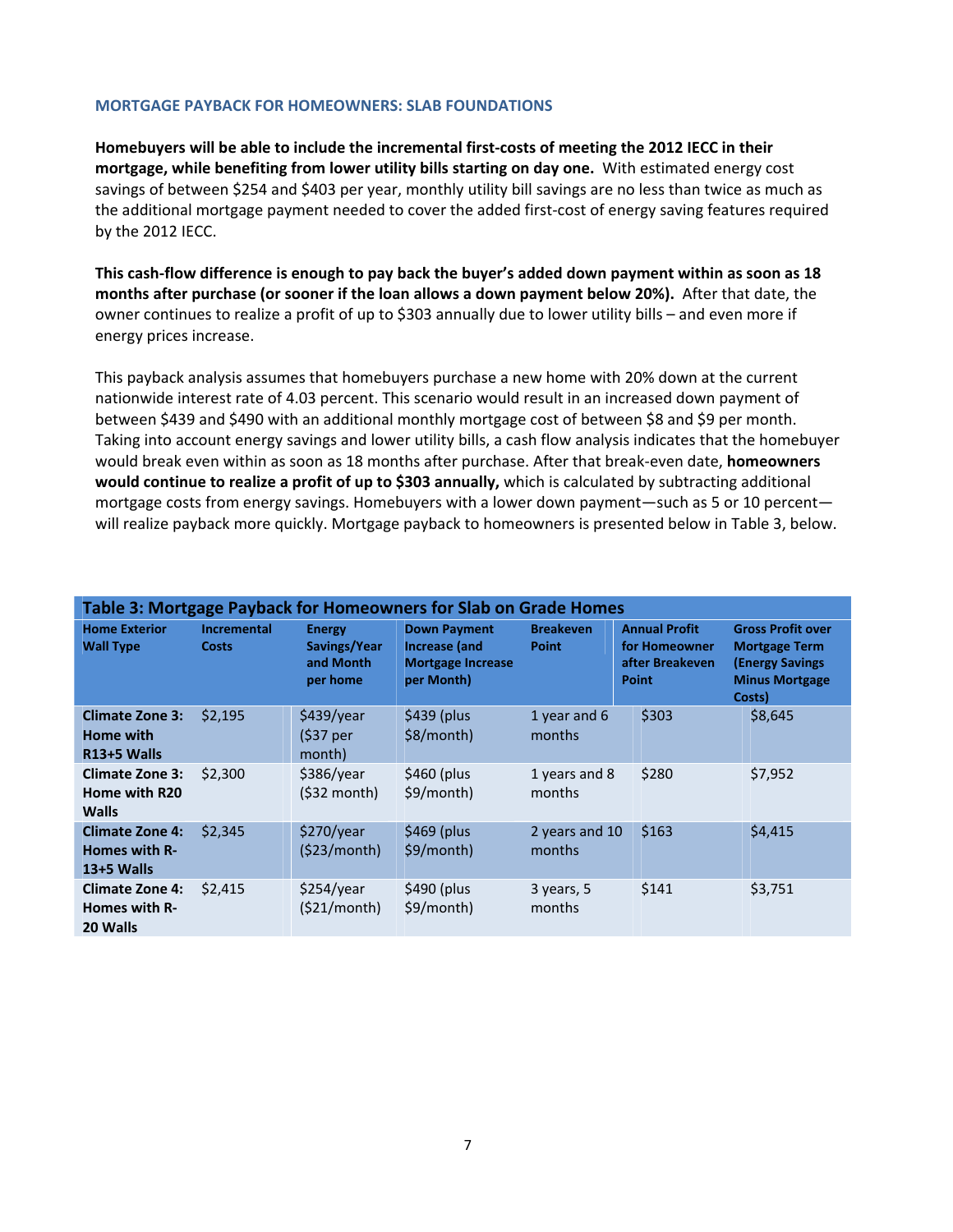# **PART II. INCREMENTAL COSTS FOR HOMES WITH BASEMENT FOUNDATIONS**

**\_\_\_\_\_\_\_\_\_\_\_\_\_\_\_\_\_\_\_\_\_\_\_\_\_\_\_\_\_\_\_\_\_\_\_\_\_\_\_\_\_\_\_\_\_\_\_\_\_\_\_\_\_\_\_\_\_\_\_\_\_\_\_\_\_\_\_\_\_\_\_\_\_\_\_\_\_\_\_\_**

In addition to those incremental costs incurred in building slab on grade homes, builders of homes with basement foundations may also incur costs for upgrading to conventional HVAC return ducts and basement wall insulation in climate zone 3.

#### **Hard Ducted Returns in Basement Ceilings**

For builders currently using "panned" floor joists in basement ceilings as return air ducts, meeting the 2012 IECC will require an upgrade to conventional "hard ducted" returns in basement ceilings. Many builders already use conventional ducts as returns, but this cost has been included in this analysis regardless. Calculating the cost change between panned and conventional ducts is challenging, as panned ducts are not priced in RS Means and many



**Figure 2: Basement Foundation. Credit: flickr user chintanamin**

construction cost sources. After consulting with HVAC contractors, who indicated the cost of panned ducts was roughly half of conventional ducts, incremental costs are estimated in this analysis as one-half of cost of flexible return ducts. We believe this cost is reasonable due to the significant amount of labor required for panned ducts, as contractors must screw sheet metal between two adjacent joists and seal the edges with mastic. RS Means estimates the installed cost of flexible, non-insulated, 6" diameter flexible ducts at \$4.58 per linear foot.<sup>9</sup> As such, the cost to upgrade ducts is estimated at \$2.15 per linear foot, or \$143 for the estimated 75 feet of return duct which some builders will have to upgrade under the 2012 IECC.

#### **Basement Wall Insulation**

Additionally, in climate zone 3, builders of homes with basement foundations will have to upgrade basement wall insulation from the current requirement standard, which specifies no insulation, to a choice of R‐5 continuous insulation or R‐13 cavity insulation applied to the basement wall's interior. Although a hanging fiberglass batt insulation may be the lowest cost strategy for meeting this requirement, we assume that the requirement will be met with R‐5 continuous XPS insulation, at a cost of \$855 per new home. For basement homes in climate zone 4, builders the 2012 IECC will require no such upgrades.

#### **Cost Savings**

 $\overline{a}$ 

Additionally, homes with conditioned basements will achieve cooling reductions of approximately 1.5 to 1.7 tons, depending on wall type, which to be conservative is rounded down to 1.5 ton due to the availability of mechanical equipment, which is usually available in half ton increments. This reduction in air conditioner capacity will likewise result in first-cost savings of 1.5 tons, which is expected to save approximately \$1,223 per new house. Total incremental costs for new homes in Tennessee with basement foundations are estimated in Table 4, below:

 $9$  Less expensive duct options are available, but this product matches the modeling assumptions used by ICFI.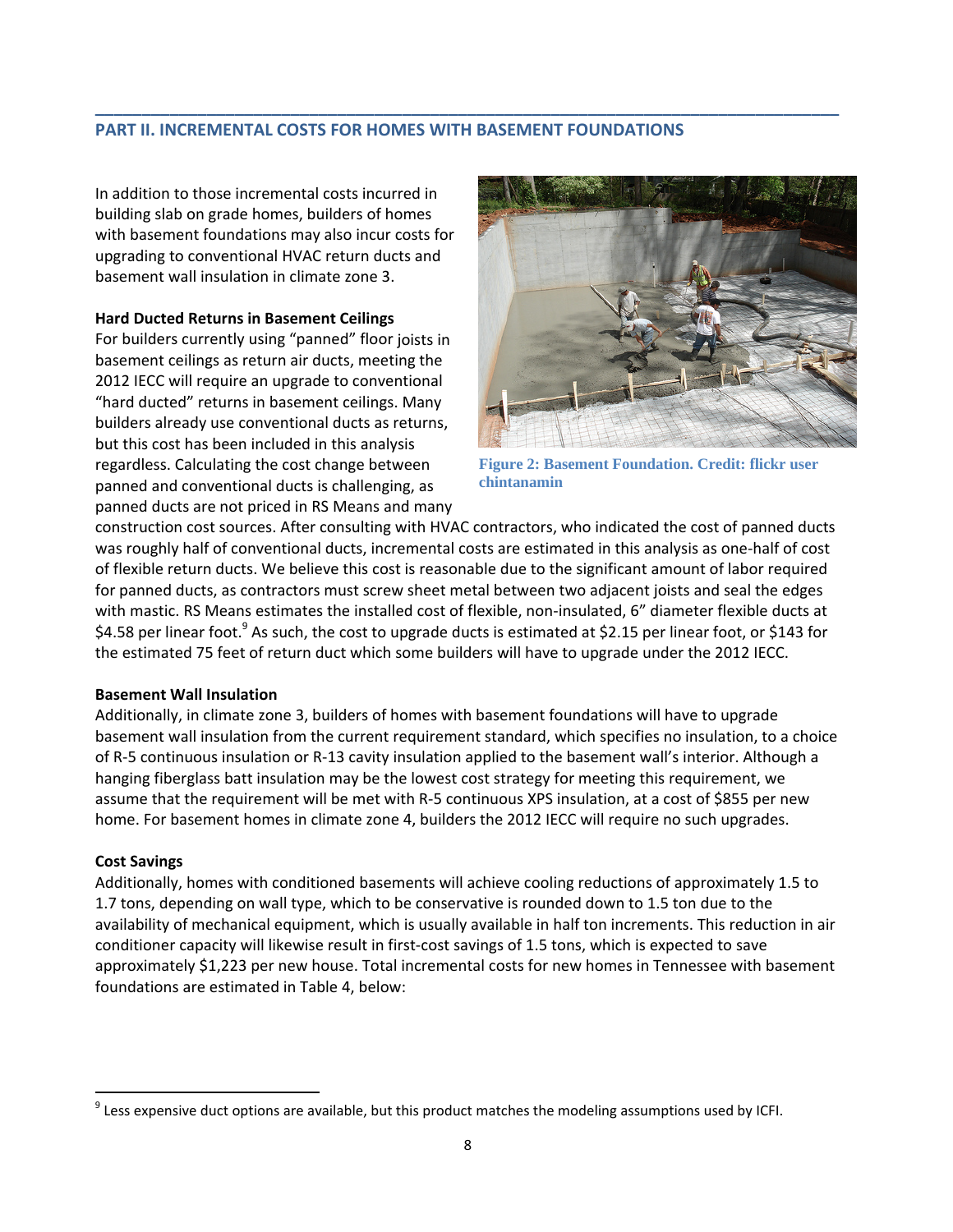| Table 4: Tennessee 2012 IECC Incremental Costs for Basement Foundation Homes   |                   |                |           |          |                       |  |
|--------------------------------------------------------------------------------|-------------------|----------------|-----------|----------|-----------------------|--|
| <b>Building Component</b>                                                      | <b>Total Area</b> | Incremental    | Total     | Location | <b>Adjusted Total</b> |  |
|                                                                                |                   | Cost/Square Ft |           | Factor   |                       |  |
| Ceiling Insulation Upgrade from R-30 to                                        | 1,200             | \$0.24         | \$288     | 83%      | \$239                 |  |
| R-38 (both blown-in) Climate Zone 3                                            |                   |                |           |          |                       |  |
| Ceiling Insulation Upgrade from R-38 to<br>R-49 (both blown-in) Climate Zone 4 | 1,200             | \$0.34         | \$<br>408 | 83%      | \$339<br>OR           |  |
| <b>Increased Air Sealing and Testing</b>                                       | N/A               | N/A            | N/A       | N/A      | \$<br>350             |  |
| Insulating Hot Water Pipes                                                     | N/A               | N/A            | N/A       | N/A      | \$<br>100             |  |
| 75% CFLs in hardwired fixtures (from<br>0%                                     | N/A               | N/A            | N/A       | N/A      | \$<br>50              |  |
| Bathroom Vent Fan Upgrade and<br><b>Addition of Automatic Timer</b>            | N/A               | N/A            | N/A       | N/A      | \$<br>180             |  |
| Addition of Programmable Thermostat                                            | N/A               | N/A            | N/A       | N/A      | $\zeta$<br>50         |  |
| Sealing and Insulating Attic Hatch                                             | N/A               | N/A            | N/A       | N/A      | $\zeta$<br>100        |  |
| Wall Option 1: R13+5 Walls                                                     | N/A               | N/A            | N/A       | N/A      | \$1,813               |  |
| Wall Option 2: R-20 Walls,                                                     | N/A               | N/A            | N/A       | N/A      | \$1,618<br><b>OR</b>  |  |
| studs 16" on center                                                            |                   |                |           |          |                       |  |
| Window Extension Jambs: Applicable                                             | N/A               | N/A            | N/A       | N/A      | \$300                 |  |
| only to Walls Option 2, above                                                  |                   |                |           |          |                       |  |
| Window Upgrades, Climate Zone 3                                                | 357               | \$1.50         | \$<br>536 | N/A      | \$536                 |  |
| Window Upgrades, Climate Zone 4                                                | 356               | \$0.50         | \$<br>179 | N/A      | \$179<br><b>OR</b>    |  |
| First floor panned ducts upgraded to<br>flexible ducts                         | 75                | \$2.29         | \$<br>172 | 83%      | \$143                 |  |
| Basement Wall upgrade to R-5 Climate<br>Zone 3                                 | 1120              | \$0.92         | \$1,030   | 83%      | \$855                 |  |
| <b>HVAC System Savings (downsizing</b>                                         |                   |                |           |          | \$ (1,223)            |  |
| cooling system 1.5 tons) Climate Zones 3                                       |                   |                |           |          |                       |  |
| and 4                                                                          |                   |                |           |          |                       |  |
| Incremental Cost, Climate Zone 3, R-13+5 Walls<br>\$2,377                      |                   |                |           |          |                       |  |
| Incremental Cost, Climate Zone 3, R-20 Walls (studs 16" on center)<br>\$2,483  |                   |                |           |          |                       |  |
| Incremental Cost, Climate Zone 4, R-13+5 Walls<br>\$2,080                      |                   |                |           |          |                       |  |
| Incremental Cost, Climate Zone 4, R-20 Walls (studs 16" on center)<br>\$2,186  |                   |                |           |          |                       |  |

# **ENERGY COST SAVINGS: BASEMENT FOUNDATIONS**

According to the model used in this analysis, **upgrading to the 2012 IECC will result in significant energy bill savings for Tennessee homebuyers, resulting in utility bill savings of between \$394 to \$707 per year for homes with basement foundations**. It is noteworthy that these savings assume constant energy prices; if energy prices continue to rise consistent with historical trends, savings will be greater in future years. These energy savings allow homebuyers to quickly recapture their incremental costs.

| Table 5: 2012 IECC Energy Savings for Basement Foundation Homes |                              |  |  |  |  |
|-----------------------------------------------------------------|------------------------------|--|--|--|--|
| <b>Climate Zone and Wall Types</b>                              | <b>Annual Energy Savings</b> |  |  |  |  |
| Climate Zone 3: Houses with R-13+5 Walls                        | \$707                        |  |  |  |  |
| Climate Zone 3: Houses with R-20 Walls                          | \$686                        |  |  |  |  |
| Climate Zone 4: Houses with R-13+5 Walls                        | \$414                        |  |  |  |  |
| Climate Zone 4: Houses with R-20 Walls                          | \$394                        |  |  |  |  |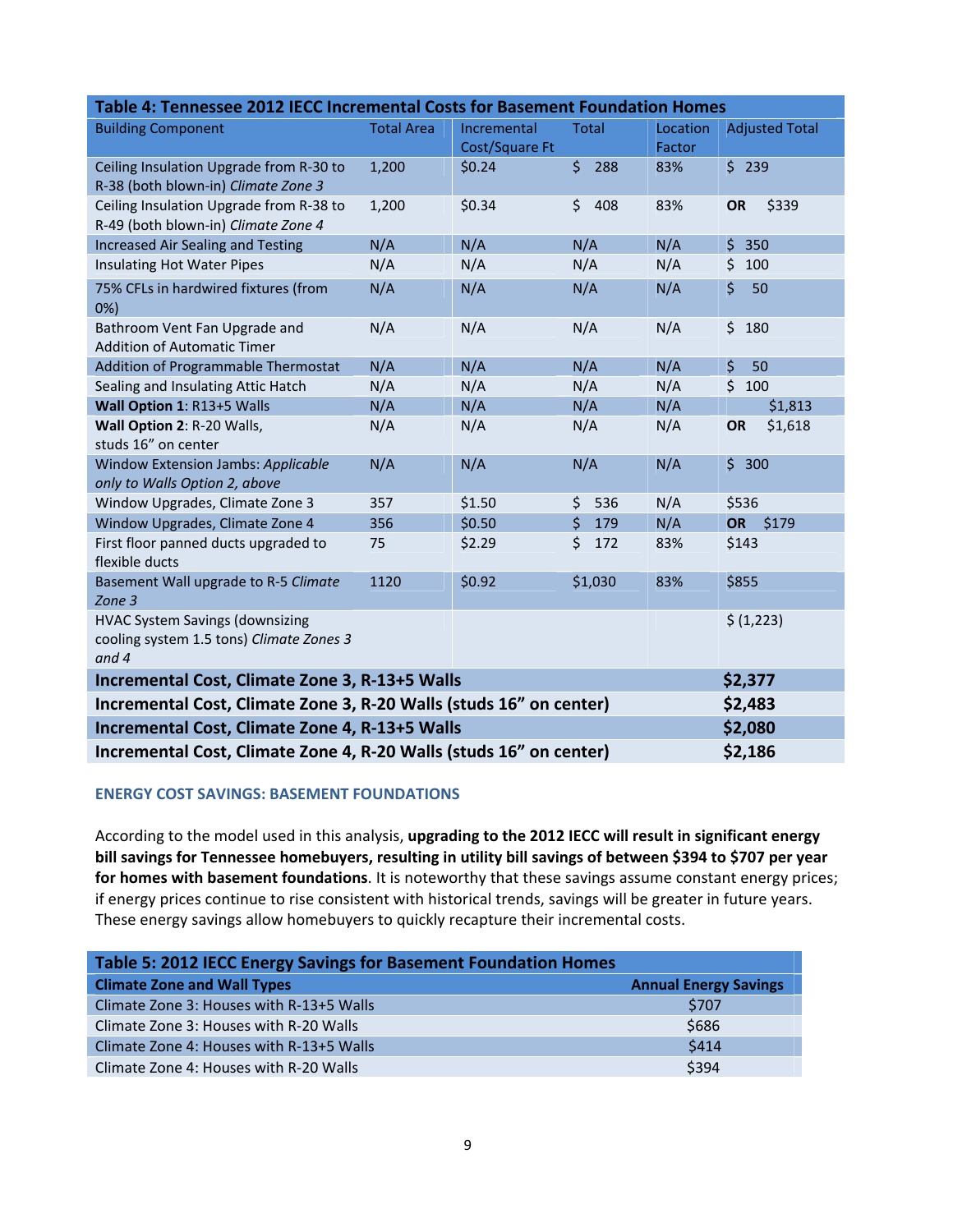#### **MORTGAGE PAYBACK FOR HOMEOWNERS: BASEMENT FOUNDATIONS**

**Homebuyers will be able to include the incremental first‐costs of meeting the 2012 IECC in their mortgage, while benefiting from lower utility bills starting on day one.** With estimated energy cost savings of between \$394 and \$707 per year, monthly utility bill savings for homes built with conditioned basements are more than three times as much as the additional mortgage payment needed to cover the added first-cost of energy saving features required by the 2012 IECC.

This cash-flow difference is enough to pay back the buyer's added down payment within as soon as 10 **months after purchase (or sooner if the loan allows a down payment below 20%).** After that date, the owner continues to realize a profit of at least \$293 annually due to lower utility bills – and even more if energy prices increase.

This payback analysis assumes that homebuyers purchase a new home with 20% down at the current nationwide interest rate of 4.03 percent. This scenario would result in an increased down payment of between \$416 and \$497 with an additional monthly mortgage cost of between \$8 and \$10 per month. Taking into account energy savings and lower utility bills, a cash flow analysis indicates that the homebuyer would break even within as soon as 15 months. After that break‐even date, **homeowners would continue to realize a profit of at least \$293 annually,** which is calculated by subtracting additional mortgage costs from energy savings. Homebuyers with a lower down payment—such as 5 or 10 percent—will realize payback more quickly. Mortgage payback to homeowners is presented below in Table 6, below.

| Table 6: Mortgage Payback for Homeowners for Basement Foundation Homes |                                    |                                                        |                                                                                |                                  |                                                                          |                                                                                                               |
|------------------------------------------------------------------------|------------------------------------|--------------------------------------------------------|--------------------------------------------------------------------------------|----------------------------------|--------------------------------------------------------------------------|---------------------------------------------------------------------------------------------------------------|
| <b>Home Exterior</b><br><b>Wall Type</b>                               | <b>Incremental</b><br><b>Costs</b> | <b>Energy</b><br>Savings/Year<br>and Month<br>per home | <b>Down Payment</b><br>Increase (and<br><b>Mortgage Increase</b><br>per Month) | <b>Breakeven</b><br><b>Point</b> | <b>Annual Profit</b><br>for Homeowner<br>after Breakeven<br><b>Point</b> | <b>Gross Profit over</b><br><b>Mortgage Term</b><br><b>(Energy Savings</b><br><b>Minus Mortgage</b><br>Costs) |
| <b>Climate Zone 3:</b><br>Home with<br>R13+5 Walls                     | \$2,377                            | \$707/year<br>(\$59 per<br>month)                      | $$475$ (plus<br>\$9/month)                                                     | 10 months                        | \$597                                                                    | \$17,452                                                                                                      |
| <b>Climate Zone 3:</b><br>Home with R20<br><b>Walls</b>                | \$2,483                            | \$686/year<br>$(557$ month)                            | $$497$ (plus<br>\$10/month)                                                    | 11 months                        | \$572                                                                    | \$16,658                                                                                                      |
| <b>Climate Zone 4:</b><br>Homes with R-<br>$13+5$ Walls                | \$2,080                            | \$414/year<br>(535/month)                              | $$416$ (plus<br>\$8/month)                                                     | 16 months                        | \$318                                                                    | \$9,132                                                                                                       |
| <b>Climate Zone 4:</b><br><b>Homes with R-</b><br>20 Walls             | \$2,186                            | \$394/year<br>(533/month)                              | $$490$ (plus<br>\$9/month)                                                     | 18 months                        | \$293                                                                    | \$8,369                                                                                                       |